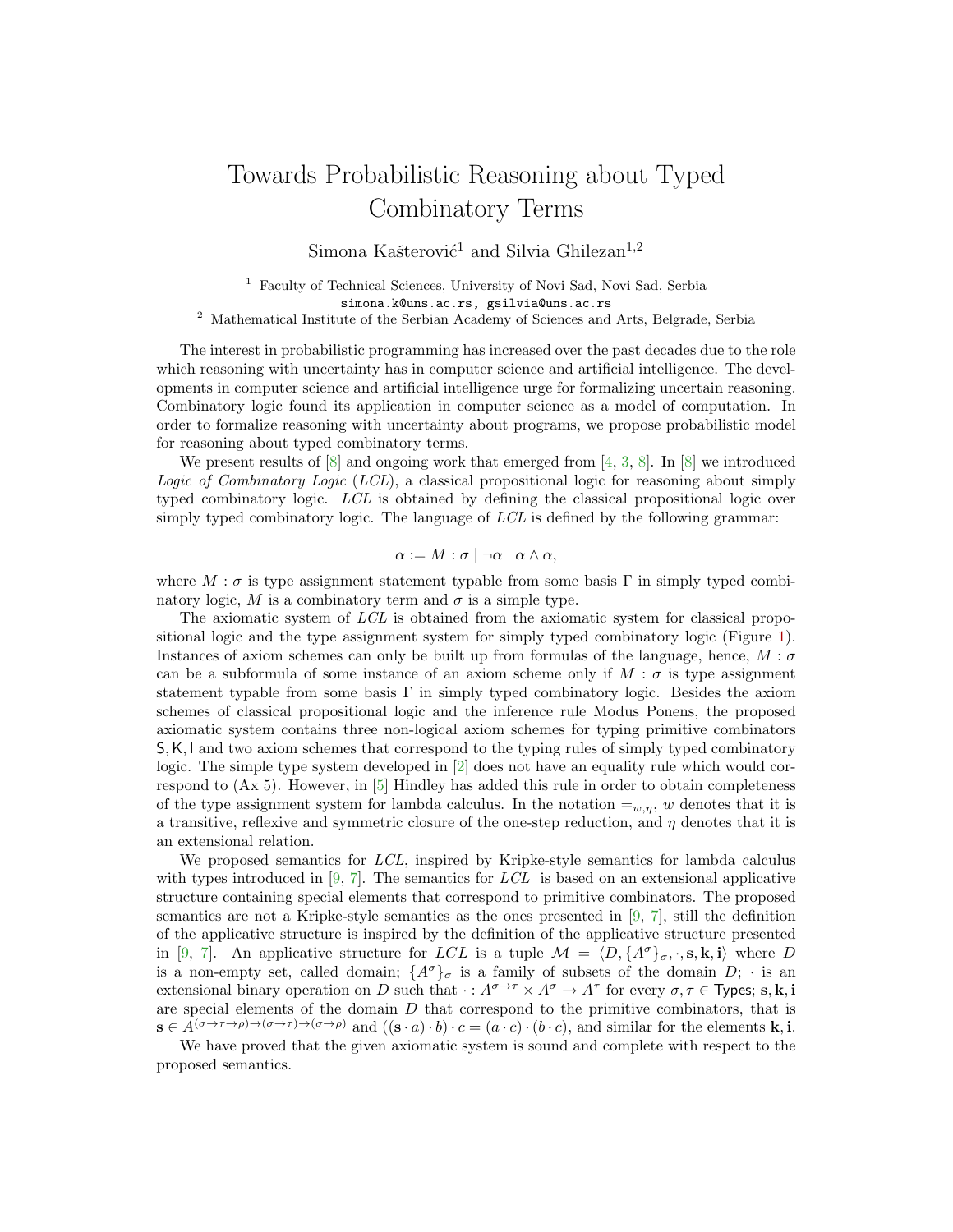Probabilistic reasoning about typed combinatory terms Kaşterović, Ghilezan

Axiom schemes:

(Ax 1) 
$$
S: (\sigma \to (\tau \to \rho)) \to ((\sigma \to \tau) \to (\sigma \to \rho))
$$
  
\n(Ax 2)  $K: \sigma \to (\tau \to \sigma)$   
\n(Ax 3)  $I: \sigma \to \sigma$   
\n(Ax 4)  $(M: \sigma \to \tau) \Rightarrow ((N: \sigma) \Rightarrow (MN: \tau))$   
\n(Ax 5)  $M: \sigma \Rightarrow N: \sigma, \text{ if } M =_{w,\eta} N$   
\n(Ax 6)  $\alpha \Rightarrow (\beta \to \alpha)$   
\n(Ax 7)  $(\alpha \to (\beta \to \gamma)) \Rightarrow ((\alpha \to \beta) \to (\alpha \to \gamma))$   
\n(Ax 8)  $(\neg \alpha \Rightarrow \neg \beta) \Rightarrow ((\neg \alpha \Rightarrow \beta) \Rightarrow \alpha)$   
\nInference rule:  $\frac{\alpha \Rightarrow \beta \quad \alpha}{\beta}$  (MP)

<span id="page-1-0"></span>Figure 1: Axiom schemes and inference rule for LCL

Our goal is to develop a formal model for probabilistic reasoning about simply typed combinatory terms. In [\[4,](#page-2-1) [3\]](#page-2-2), formal models are introduced for probabilistic reasoning about simply typed lambda terms and lambda terms with intersection types, respectively. These models are based on the well-known semantics for typed lambda calculus, namely, term models for simply typed lambda calculus([\[5\]](#page-2-4)) and filter models for lambda calculus with intersection types([\[1\]](#page-2-7)). However, these models are not well-suited for propositional reasoning about typed terms, thus we develop a model for probabilistic reasoning about typed combinatory terms based on the Logic of Combinatory Logic([\[8\]](#page-2-0)).

We propose a probabilistic system for simply typed combinatory terms, PCL which is a probabilisticlogic ([\[6,](#page-2-8) [10\]](#page-2-9)) over LCL. We extend LCL with the probabilistic operator  $P_{\geq s}$ , and obtain a system expressive enough to write formulas of the form  $P_{\geq s} \alpha$  which has a meaning "probability that  $\alpha$  is true is greater than or equal to s". The language of PCL consists of two sets of formulas: basic formulas and probabilistic formulas. Basic formulas are formulas of LCL. Probabilistic formulas are formulas generated by the following grammar

$$
\phi := P_{\geq s} \alpha \mid \neg \phi \mid \phi \land \phi,
$$

where  $\alpha$  is an *LCL*-formula and  $s \in [0, 1] \cap \mathbb{Q}$ .

We propose Kripke-style semantics, where LCL-models serve as possible worlds. To interpret probabilities we equip the set of possible worlds with a probability measure. We will give an infinitary axiomatic system, obtained from the axiomatic system of LCL along with the axiomatic system for probability logic.

In order to obtain soundness and completeness results for PCL we had to prove soundness and completeness results on the level of basic formulas. Kripke-style semantics for the proposed logic is built from models for LCL, by defining probability measure over the set of LCL-models. Thus, the completeness result for  $LCL$  ([\[8\]](#page-2-0)) will play a key role in proving completeness of the given axiomatization with respect to the proposed semantics.

Acknowledgements We wish to thank the anonymous reviewers for their valuable suggestions.